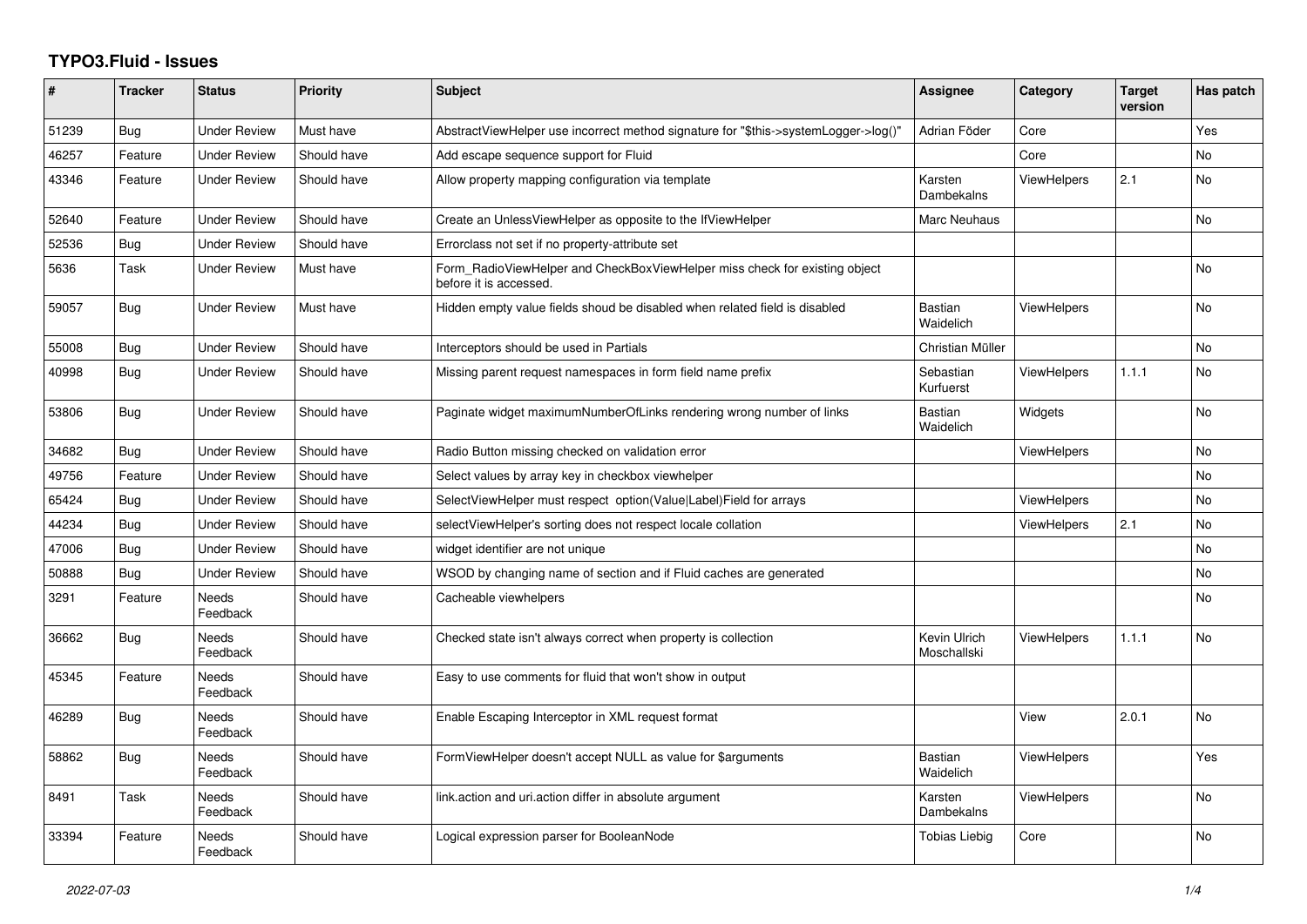| $\vert$ # | <b>Tracker</b> | <b>Status</b>     | <b>Priority</b>      | <b>Subject</b>                                                                                              | <b>Assignee</b>        | Category    | <b>Target</b><br>version | Has patch |
|-----------|----------------|-------------------|----------------------|-------------------------------------------------------------------------------------------------------------|------------------------|-------------|--------------------------|-----------|
| 33628     | Bug            | Needs<br>Feedback | Must have            | Multicheckboxes (multiselect) for Collections don't work                                                    | Christian Müller       | ViewHelpers |                          | <b>No</b> |
| 8989      | Feature        | Needs<br>Feedback | Could have           | Search path for fluid template files                                                                        |                        | View        |                          | No        |
| 46091     | Task           | Needs<br>Feedback | Should have          | Show source file name and position on exceptions during parsing                                             |                        |             |                          | No        |
| 28551     | Bug            | Accepted          | Should have          | (v4) backport VHTest                                                                                        | Sebastian<br>Kurfuerst |             |                          | No        |
| 9005      | Feature        | Accepted          | Could have           | Fluid Template Analyzer (FTA)                                                                               | Sebastian<br>Kurfuerst |             |                          |           |
| 5933      | Feature        | Accepted          | Should have          | Optional section rendering                                                                                  | Sebastian<br>Kurfuerst | ViewHelpers |                          | No        |
| 28554     | Bug            | <b>New</b>        | Should have          | (v4) implement feature flag to disable caching                                                              |                        |             |                          | No        |
| 28550     | Bug            | New               | Should have          | (v4) make widgets cacheable, i.e. not implement childnodeaccess interface                                   |                        |             |                          | No        |
| 28552     | Bug            | New               | Should have          | (v5) write ViewHelper test for compiled run; adjust functional test to do two passes<br>(uncached & cached) |                        |             |                          | No        |
| 60003     | Feature        | <b>New</b>        | Should have          | Add required-Attribute to f:form.password                                                                   |                        | ViewHelpers |                          | No        |
| 40081     | Feature        | New               | Should have          | Allow assigned variables as keys in arrays                                                                  |                        |             |                          | No        |
| 36410     | Feature        | New               | Should have          | Allow templates to send arguments back to layout                                                            |                        | ViewHelpers |                          | No        |
| 48355     | Feature        | New               | Could have           | Assign output of viewhelper to template variable for further processing.                                    |                        |             |                          |           |
| 12863     | Bug            | New               | Should have          | Attributes of a viewhelper can't contain a '-'                                                              | Sebastian<br>Kurfuerst | Core        |                          | No        |
| 46545     | Feature        | New               | Should have          | Better support for arrays in options of SelectViewHelper                                                    |                        |             |                          | No        |
| 9950      | Task           | New               | Should have          | Binding to nested arrays impossible for form-elements                                                       |                        | ViewHelpers |                          |           |
| 60181     | Feature        | <b>New</b>        | Could have           | Caching mechanism for Fluid Views/Templates                                                                 |                        | View        |                          | No        |
| 38130     | Feature        | New               | Should have          | Checkboxes and multiple select fields should have an assignable default value                               |                        |             |                          | No        |
| 26664     | Task           | New               | Won't have this time | Clean up Form ViewHelpers                                                                                   |                        | ViewHelpers |                          | No        |
| 7608      | Feature        | New               | Could have           | Configurable shorthand/object accessor delimiters                                                           |                        | Core        |                          | Yes       |
| 30937     | <b>Bug</b>     | New               | Should have          | CropViewHelper stringToTruncate can't be supplied so it can't be easily extended                            |                        | ViewHelpers |                          | Yes       |
| 3725      | Feature        | New               | Could have           | <b>CSS Engine</b>                                                                                           | Christian Müller       | ViewHelpers |                          | No        |
| 54284     | <b>Bug</b>     | New               | Should have          | Default Option for Switch/Case VH                                                                           |                        | ViewHelpers |                          | No        |
| 1907      | Feature        | New               | Could have           | Default values for view helpers based on context                                                            |                        | Core        |                          |           |
| 13045     | Bug            | New               | Should have          | Entity decode of strings are different between if-conditions and output of variable                         |                        |             |                          |           |
| 45153     | Feature        | New               | Should have          | f:be.menus.actionMenuItem - Detection of the current select option is insufficient                          |                        |             |                          | No        |
| 62346     | Feature        | New               | Could have           | f:comment should have high precende                                                                         |                        | Core        | 3.x                      | No        |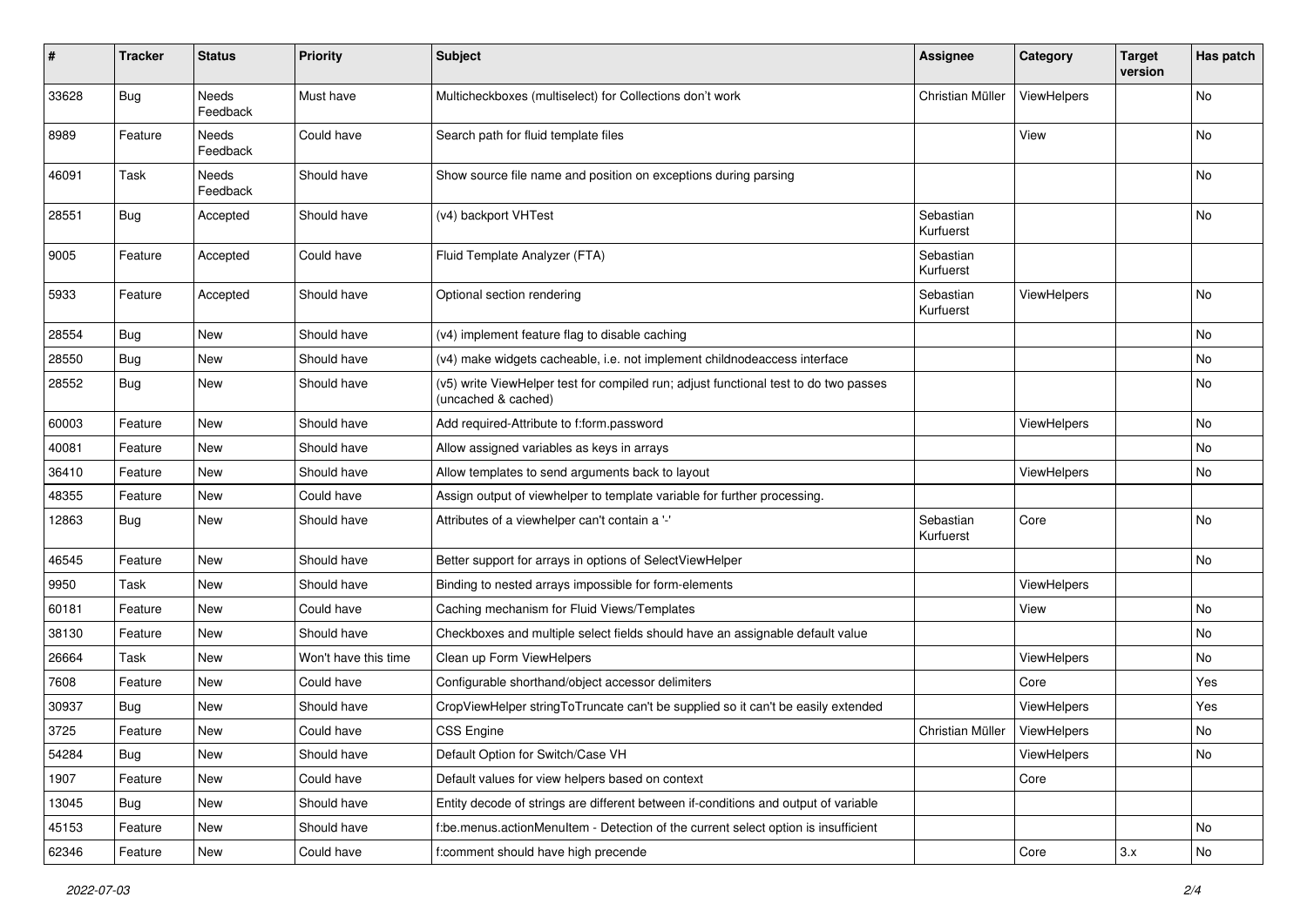| #     | <b>Tracker</b> | <b>Status</b> | <b>Priority</b>      | Subject                                                                                       | <b>Assignee</b>       | Category    | <b>Target</b><br>version | Has patch |
|-------|----------------|---------------|----------------------|-----------------------------------------------------------------------------------------------|-----------------------|-------------|--------------------------|-----------|
| 49600 | Bug            | New           | Should have          | f:form tag shown as a HTML on frontend                                                        |                       | ViewHelpers |                          | <b>No</b> |
| 58921 | Bug            | New           | Should have          | f:form.* VHs crash if NOT inside f:form but followed by f:form                                |                       |             |                          | No        |
| 31955 | Feature        | New           | Should have          | f:uri.widget                                                                                  |                       | Widgets     |                          | No        |
| 37619 | Bug            | <b>New</b>    | Should have          | Fatal Error when using variable in name attribute of Section ViewHelper                       |                       | ViewHelpers |                          | No        |
| 10472 | Feature        | New           | Could have           | Fluid Standalone distribution                                                                 |                       | Core        |                          | No        |
| 49038 | Bug            | New           | Must have            | form.select does not select the first item if prependOptionValue is used                      |                       |             |                          | No        |
| 8648  | Bug            | New           | Should have          | format.crop ViewHelper should support all features of the crop stdWrap function               |                       | ViewHelpers |                          | No        |
| 58983 | Bug            | New           | Should have          | format.date does not respect linebreaks and throws exception                                  |                       |             |                          | No        |
| 47669 | Task           | New           | Should have          | FormViewHelper does not define the default request method                                     |                       |             |                          | <b>No</b> |
| 45394 | Task           | New           | Should have          | Forwardport Unit test for standalone view                                                     |                       | View        |                          | No        |
| 32035 | Task           | New           | Should have          | Improve fluid error messages                                                                  |                       | Core        |                          | Yes       |
| 4704  | Feature        | New           | Should have          | Improve parsing exception messages                                                            |                       | Core        |                          |           |
| 28553 | Bug            | New           | Should have          | improve XHProf test setup                                                                     |                       |             |                          | <b>No</b> |
| 56237 | Task           | New           | Should have          | in-line (Condition) View Helpers should not evaluate on parsing                               |                       |             |                          | No        |
| 57885 | Bug            | New           | Must have            | Inputs are cleared from a second form if the first form produced a vallidation error          |                       |             |                          | No        |
| 37095 | Feature        | New           | Should have          | It should be possible to set a different template on a Fluid TemplateView inside an<br>action | Christopher<br>Hlubek |             |                          | <b>No</b> |
| 51100 | Feature        | New           | Must have            | Links with absolute URI should have the option of URI Scheme                                  |                       | ViewHelpers |                          | <b>No</b> |
| 27607 | Bug            | New           | Must have            | Make Fluid comparisons work when first element is STRING, second is NULL.                     |                       | Core        |                          | <b>No</b> |
| 26658 | Task           | New           | Won't have this time | Make Form ViewHelpers consistent                                                              |                       | ViewHelpers |                          | No        |
| 30555 | Feature        | New           | Could have           | Make TagBuilder more extensible                                                               |                       | Core        |                          | No        |
| 28549 | Bug            | New           | Should have          | make widgets cacheable, i.e. not implement childnodeaccess interface                          |                       |             |                          | <b>No</b> |
| 42397 | Feature        | New           | Should have          | Missing viewhelper for general links                                                          |                       |             |                          | No        |
| 40064 | Bug            | New           | Must have            | Multiselect is not getting persisted                                                          |                       | ViewHelpers |                          | <b>No</b> |
| 36559 | Feature        | New           | Could have           | New widget progress bar                                                                       |                       |             |                          | Yes       |
| 60271 | Feature        | New           | Should have          | Paginate viewhelper, should also support arrays                                               |                       |             |                          | No        |
| 36655 | <b>Bug</b>     | New           | Should have          | <b>Pagination Links</b>                                                                       |                       | Widgets     |                          | No        |
| 45384 | Bug            | New           | Must have            | Persisted entity object in widget-configuration cannot be deserialized (after reload)         |                       | Widgets     | 2.0.1                    | No        |
| 39936 | Feature        | New           | Should have          | registerTagAttribute should handle default values                                             |                       | ViewHelpers |                          | No        |
| 42743 | Task           | New           | Should have          | Remove inline style for hidden form fields                                                    |                       |             |                          | No        |
| 43071 | Task           | New           | Should have          | Remove TOKENS for adding fallback teplates in B                                               |                       |             |                          | No        |
| 43072 | Task           | New           | Should have          | Remove TOKENS for adding templates fallback in Backporter                                     |                       | View        |                          | No        |
| 54195 | Task           | New           | Should have          | Rename and move FormViewHelper's errorClass value, currently 'f3-form-error'                  | Adrian Föder          | ViewHelpers |                          | No        |